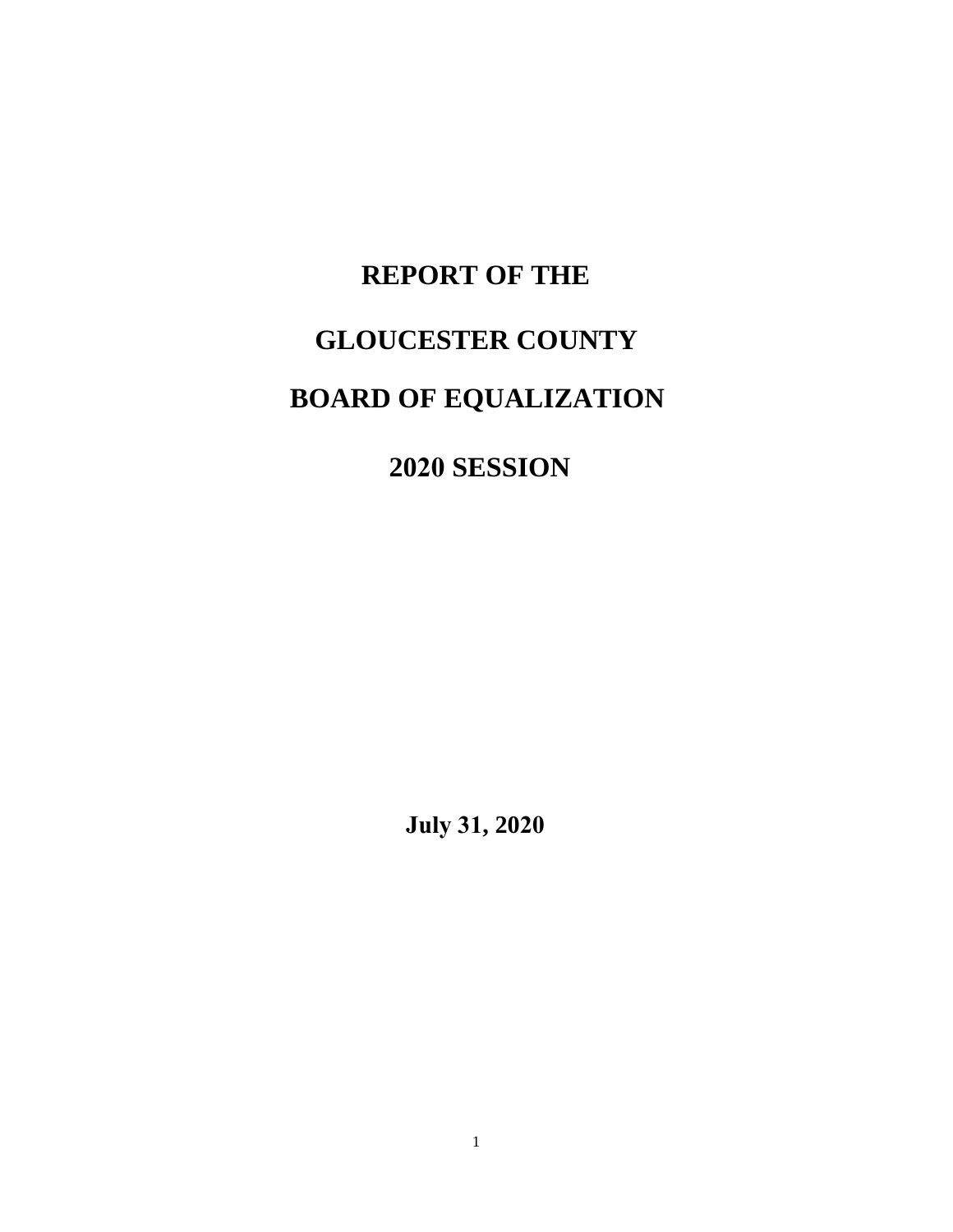## **TABLE OF CONTENTS**

| <b>Section I</b>   | <b>Members</b>                               |
|--------------------|----------------------------------------------|
| <b>Section II</b>  | <b>Statistical Section</b>                   |
| <b>Section III</b> | <b>Summary and Observations of the Board</b> |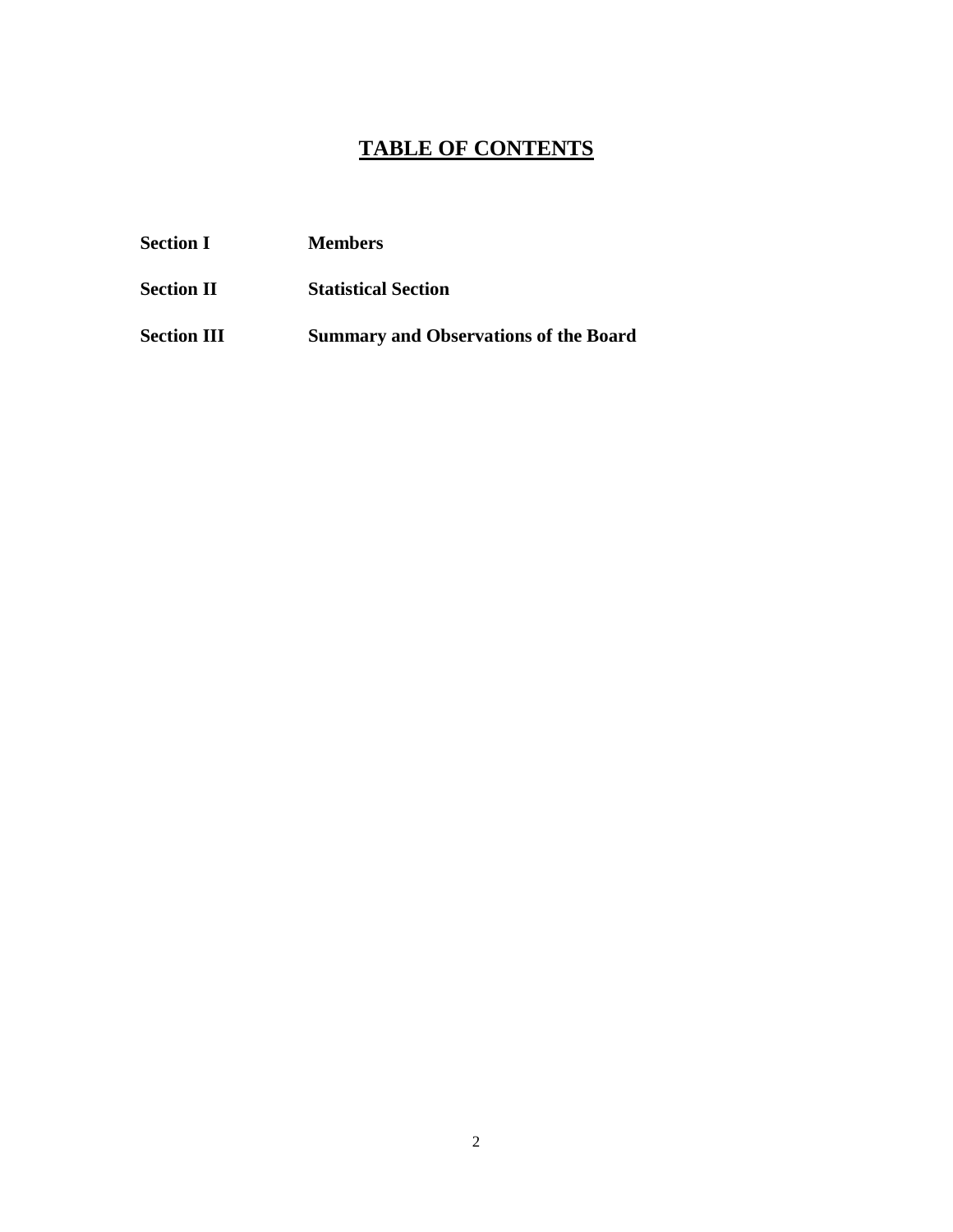## **SECTION I**

#### **MEMBERS OF THE BOARD**

| <b>Name</b>                                                                | Occupation                | Appointment                         |
|----------------------------------------------------------------------------|---------------------------|-------------------------------------|
| Patricia J. Snyder<br>(Chairperson)<br>3045 Hughes Lane<br>Hayes, VA 23072 | <b>Real Estate Broker</b> | Three year term<br>Expires 12/31/21 |
| Willard S. Grant (Secretary)<br>PO Box 36<br>Ware Neck, VA 23178           | Citizen Representative    | Three year term<br>Expires 12/31/22 |
| Marshall W. Cook, III<br>P.O. Box 334<br>Hayes, VA 23072                   | Citizen Representative    | Three year term<br>Expires 12/31/21 |
| B. Kay Van Dyke<br>7245 Hopkins Circle<br>Gloucester, VA 23061             | Citizen Representative    | Three year term<br>Expires 12/31/20 |
| <b>Ashley Miller</b><br>PO Box 1493<br>Gloucester, VA 23061                | Legal/Financial           | Three year term<br>Expires 12/31/21 |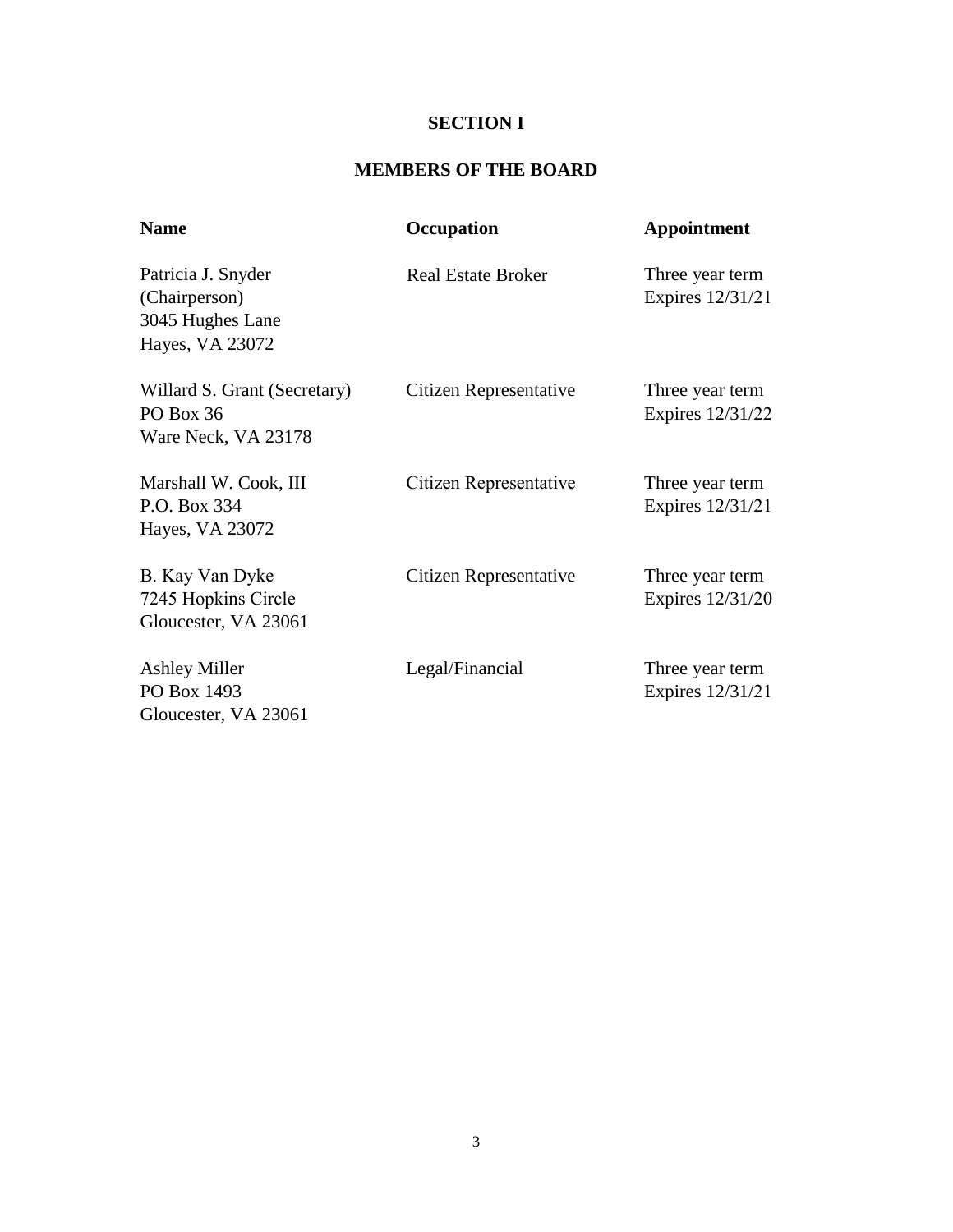## **SECTION II**

#### **STATISTICAL SECTION**

- A. Total number of properties reviewed: **50**
- B. Properties reviewed by property classification:

| Residential  |     |
|--------------|-----|
| Commercial   | 5   |
| Multi-Family | 0   |
| Industrial   | 0   |
| Land Use     | 3   |
| Exempt       | ( ) |

C. Number of appeals where values changed:

| Reduced   | 18 |
|-----------|----|
| Increased | 2  |
| Total     | 20 |

D. Changes by property classification:

|              | Reduced          | Increased      | Total          | Net Value Change |
|--------------|------------------|----------------|----------------|------------------|
| Residential  | 17               | 1              | 18             | $-244,325$       |
| Commercial   | 1                | 1              | $\overline{2}$ | $-114,320$       |
| Multi-Family | $\boldsymbol{0}$ | $\Omega$       | 0              | 0                |
| Industrial   | 0                | $\theta$       | 0              | $\overline{0}$   |
| Land Use     | 0                | $\overline{0}$ | 0              | $\overline{0}$   |
| Exempt       | 0                | 0              | 0              | 0                |
|              |                  |                |                |                  |

E. Net Value Change for all properties reviewed: **-358,645**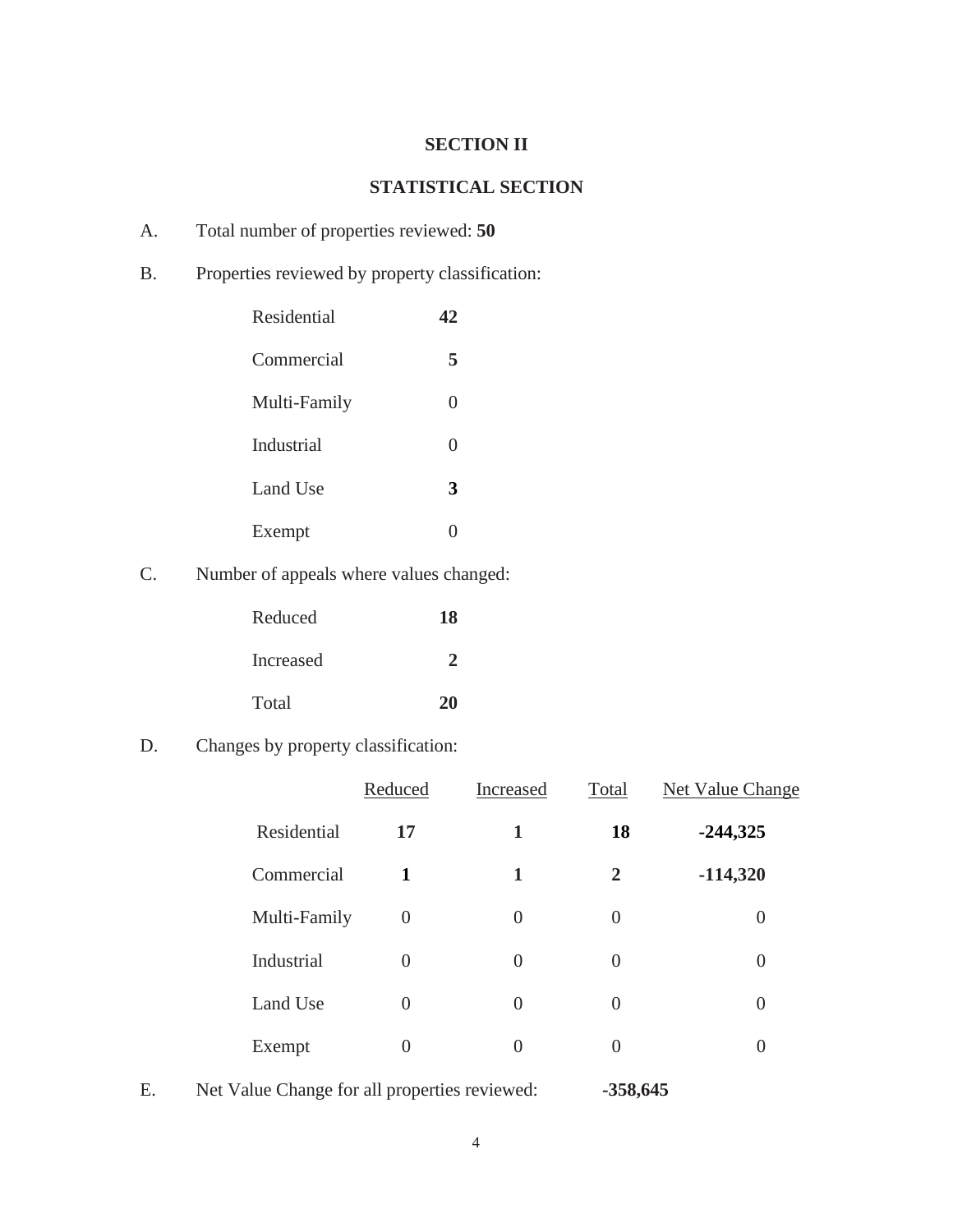#### **SECTION III**

#### **SUMMARY AND OBSERVATIONS OF THE BOARD**

The Board of Equalization met on July 14, 2020 to organize and elect officers. The Board held hearings on July 15 and 16 to hear 50 appeals. The Board met on July 21 to approve minutes, to issue orders, and to complete this report.

The Board very much appreciates the work of County Assessor, Daniel Thomas, and Caroline Proulx and Nick Plessinger of the Real Estate Assessment Office. They attended all hearings to provide information and support the Board. We also appreciate the support of the entire Assessor's staff who worked long hours to address the concerns of the many taxpayers who took advantage of the informal appeals process. Without the diligence of the staff during the informal and formal assessment reviews, the Board could not have successfully completed its work as scheduled. The availability of accurate photography, property line overlays and automated valuation models facilitated the Board's review of citizen's complaints regarding lack of uniformity and assessment above fair market.

The number of appeals (50) heard by the Board this year was approximately five times the number appealed in 2017 (11). The Board has the following observations to address the causes of the increased number of appeals:

- 1. The three years between assessments in 2017 and 2020 is one year more than the typical 2-year cycle. The longer the interval, the more changes that accrue in the assessments. The Board recommends that Board of Supervisors restore the 2-year assessment cycle and schedule the next assessment in 2022.
- 2. This was the first assessment in Gloucester for the Assessor. The Assessor was diligent in getting up to speed, but the steep learning curve was made more challenging by using an outside entity to perform a mass appraisal. As a result, the Board offers the following observations to be addressed by the Real Estate Assessment Office before the next assessment:
	- a. **Re-evaluate use of Second Home Site concept to adjust value of land assessment** – Prior to 2017, the Assessor's Office added a category to the assessment valuation model (database) to account for more than one existing habitable dwelling on a property. Applying this adjustment uniformly in 2017 brought assessments, particularly for waterfront properties, more in line with actual sales. In this 2020 assessment, the second home site concept caused confusion among taxpayers and county employees. We suggest the Assessor's office prepare a written justification for using the second home site concept or develop other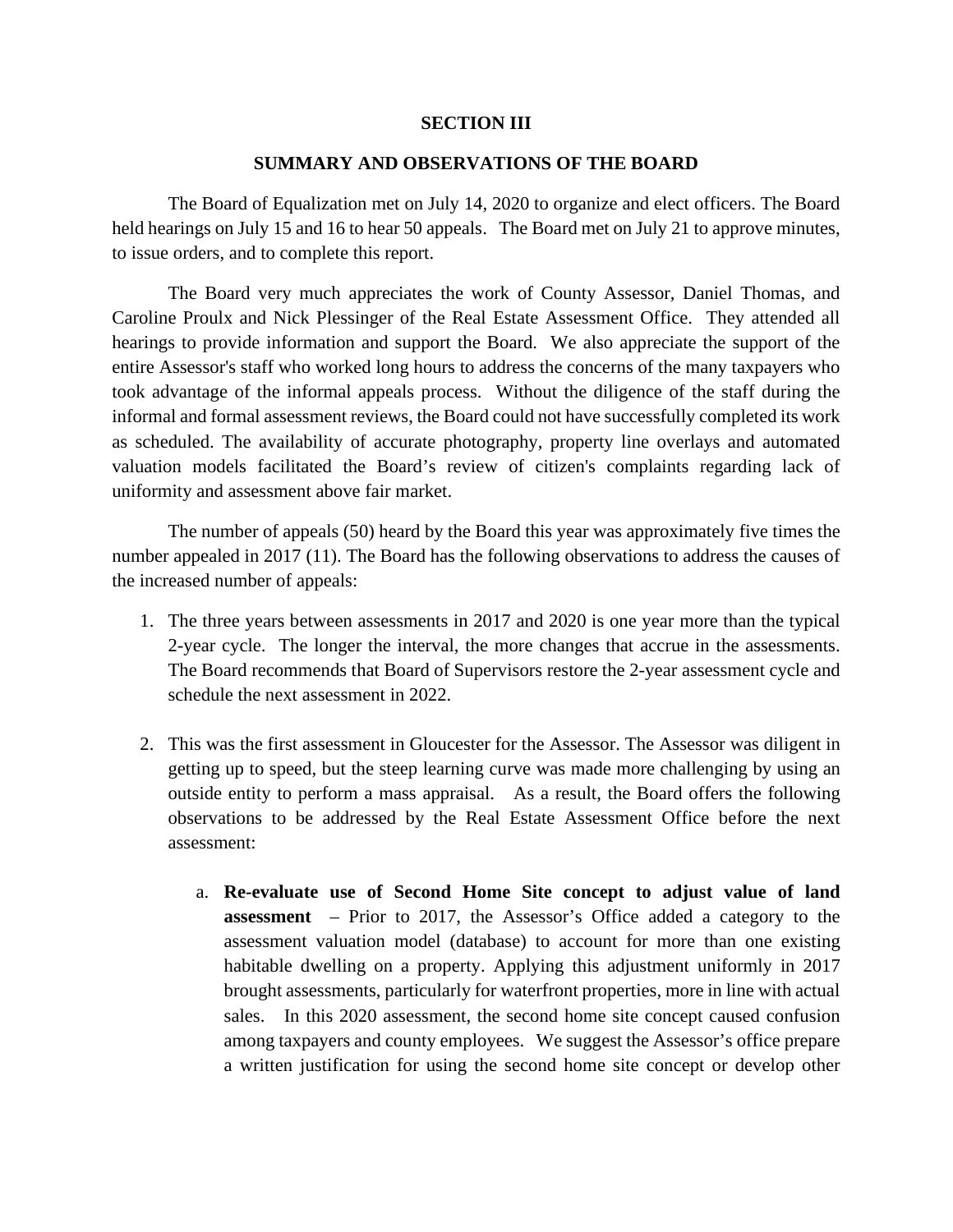methods to assess properties with more than one existing habitable dwelling uniformly. Have the assessment method reviewed by the County Attorney.

- b. **Address potential negative impact on the value of unflooded properties caused by periodic flooding of public access roads to the property** – It is particularly aggravating for an owner not to have access to a home because the public access is impassible due to flooding for approximately 60 days a year. This circumstance should be addressed in the property assessment process.
- c. **Re-evaluate increase in assessments of manufactured homes** The Board finds it not credible that the value of a 43-year-old manufactured home (post HUD) increased 20% since the last assessment in 2017.
- d. **Address potential negative impact of odor and noise nuisances of properties near the Waste Management - Middle Peninsula Landfill** – Several taxpayers noted the assessment of their properties near the landfill did not consider the negative impact of odor and noise nuisances coming from the facility.
- e. **Address lack of access at low tide to navigable water when assessing waterfront property** – Waterfront properties with such lack of access would be expected to have lower assessments than unaffected properties. New buyers may not be aware of the issue. Consider requiring waterfront properties be shown to prospective buyers at both low and high tide.
- f. **Work with Gloucester Planning & Zoning to review zoning classifications of properties along Old Rt 17 (Hayes Road) for uniformity** – Here are three examples. One is consistent; two are not:

| <b>Address</b> | Mapped as:  | Zoned as:  | Comment      |
|----------------|-------------|------------|--------------|
| 2348 Hayes Rd  | Commercial  | $SF-1$     | Inconsistent |
| 2384 Hayes Rd  | Commercial  | <b>B-1</b> | Consistent   |
| 2359 Hayes Rd  | Residential | $B-1$      | Inconsistent |

The Board of Equalization hopes these observations will be useful to the Board of Supervisors as they continue to monitor the assessment process for the County. We would remiss if we did not report to you the compliments received regarding the helpfulness, politeness, and professional demeanor of the County Assessor and staff members. We were pleased as citizens that those who were appealing, while they may have disagreed with the valuation of their property, almost without exception stated that they had been well treated by a polite and responsive staff.